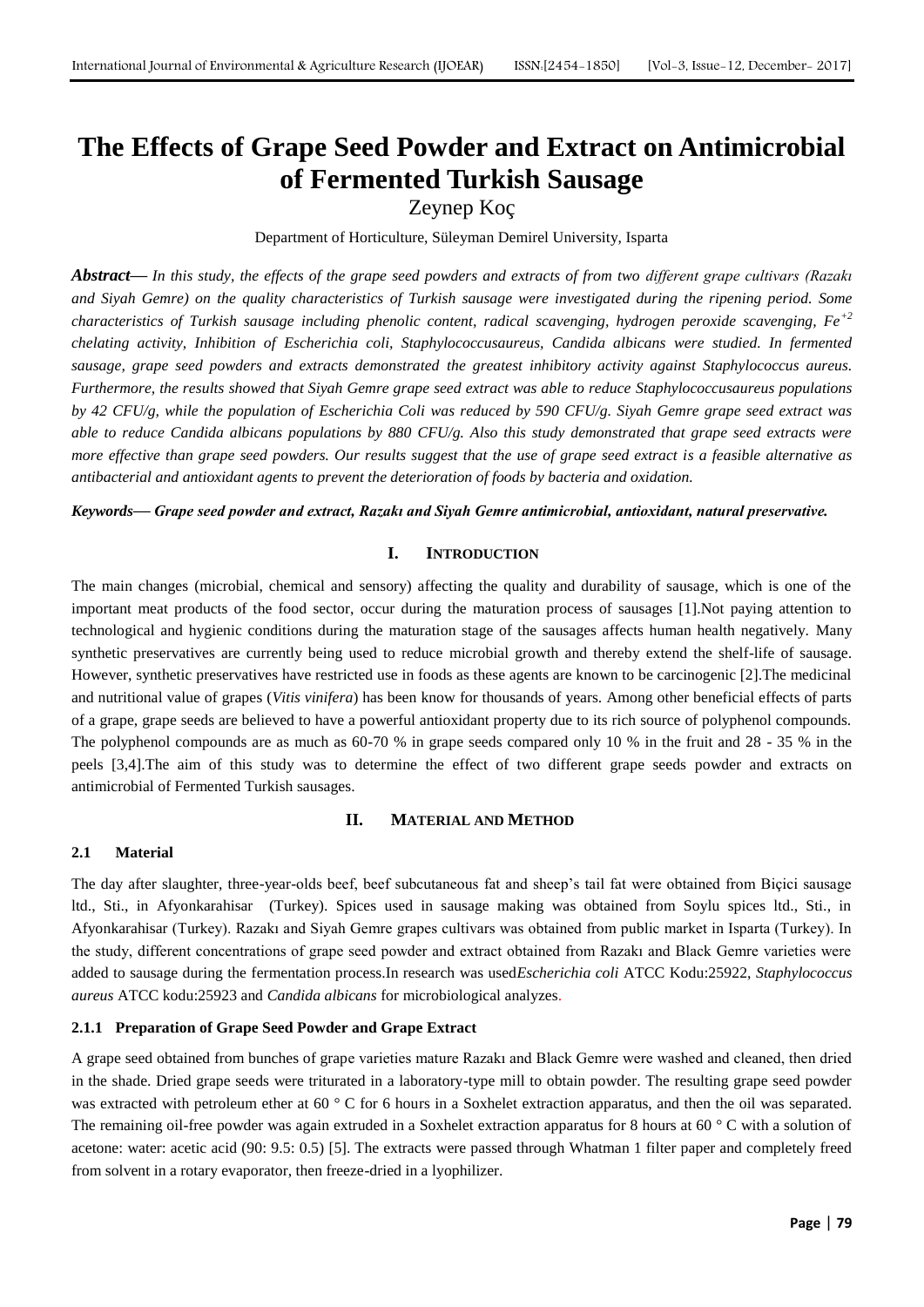#### **2.1.2 Sausage Production**

The meats are first made into the meat cubes in hygienic conditions and spices are added on them. Raw materials and additives used in sausage production are given in Table 1. The mixture was then passed through a mincemeat machine with frozen fat. The dough passed through the mincing machine was allowed to mature at 4°C for 8 hours. Then, grape seed, grape seed extract and bacterium were added into the sausage dough and mixed at a speed of 10-12 rpm for 1 hour and then filled into natural sheaths. Sausages stuffed in natural sheaths are attached to hanging carts by cotton threads. Samples of sausages were taken for microbiological and other analyzes at this stage. The sausages that were filled and put in carts were kept in equilibrium rooms (70-75 % relative humidity at 10-15°C) for 12 hours. Sausages kept in balancing rooms have been subjected to a certain period of submergence. The sausage samples were subjected to drying and maturation for 12 days in the incubation chamber. Sausage samples remaining in the incubation chamber were stored at 25°C and 90 % relative humidity for the first 2 days, 22°C and 80 % relative humidity for 3-4 days, 20°C and 70% relative humidity for 5-7 days, 18°C and 65% relative humidity for 8-10 days, it was maintained at 18°C and 60% relative humidity until the 12th day of maturation. During maturation, the air flow in the environment was set at  $0.5 \text{ m/s}$  and kept constant. Sausage production was done twice in the same quantity and conditions.

| <b>Materials</b>         | K               | N              | RT1/<br><b>SGT1</b> | RT2/<br>SGT <sub>2</sub> | RT3/<br>SGT3 | RT4/<br>SGT4 | RE1/<br><b>SGE1</b> | RE2/<br>SGE <sub>2</sub> | <b>RE3/</b><br><b>SGE3</b> | RE4/<br><b>SGE4</b> |
|--------------------------|-----------------|----------------|---------------------|--------------------------|--------------|--------------|---------------------|--------------------------|----------------------------|---------------------|
| Meat cubes (kg)          | 5               | $\overline{5}$ | $\overline{5}$      | $\mathfrak{S}$           | 5            | 5            | 5                   | 5                        | 5 <sup>5</sup>             | 5                   |
| Tail fat (g)             | 500             | 500            | 500                 | 500                      | 500          | 500          | 500                 | 500                      | 500                        | 500                 |
| Salt $(g)$               | $5\overline{)}$ | 5              | 5                   | 5                        | 5            | 5            | 5                   | 5                        | 5                          | 5                   |
| Garlic $(g)$             | 75              | 75             | 75                  | 75                       | 75           | 75           | 75                  | 75                       | 75                         | 75                  |
| Chili pepper $(g)$       | 35              | 35             | 35                  | 35                       | 35           | 35           | 35                  | 35                       | 35                         | 35                  |
| Red pepper (g)           | 20              | 20             | 20                  | 20                       | 20           | 20           | 20                  | 20                       | 20                         | 20                  |
| <b>Black pepper</b> (g)  | 35              | 35             | 35                  | 35                       | 35           | 35           | 35                  | 35                       | 35                         | 35                  |
| <b>Cumin</b>             | 35              | 35             | 35                  | 35                       | 35           | 35           | 35                  | 35                       | 35                         | 35                  |
| Pimento $(g)$            | 10              | 10             | 10                  | 10                       | 10           | 10           | 10                  | 10                       | 10                         | 10                  |
| Grape seed powder (ppm)  |                 |                | 250                 | 500                      | 1000         | 2000         | 250                 | 500                      | 1000                       | 2000                |
| Grape seed extract (ppm) |                 |                | 250                 | 500                      | 1000         | 2000         | 250                 | 500                      | 1000                       | 2000                |
| NaNO2 $(g)$              |                 | 0.5            |                     |                          |              |              |                     |                          |                            |                     |

**TABLE 1 RAW MATERIALS AND ADDITIVES USED IN FERMENTED TURKISH SAUSAGE**

*RT1/SGT1: Razakı grape seed powder 250 ppm, RT2/SGT2: Razakı grape seed powder 500 ppm, RT3/SGT3: Razakı grape seed powder 1000 ppm, RT4/SGT4: Razakı grape seed powder 2000 ppm, RE1/SGE1: Siyah Gemre grape seed extract 250 ppm, RE2/SGE2: Siyah Gemre grape seed extract 500 ppm, RE3/SGE3: Siyah Gemre grape seed extract 1000 ppm, RE4/SGE4: Siyah Gemre grape seed extract 2000 ppm*

#### **2.2 Method**

#### **2.2.1 Detection of antioxidant activity values of grape seed extracts**

#### **2.2.1.1 Determination of the effect of free radical scavenging**

2.5 g of GSE was weighed and extruded by homogenizing in a total of 50 ml of 50% aqueous methanol on an agitator (Ultra Turrax). Extracts from the coarse filter paper were centrifuged at 4000 x g for 3 minutes in a refrigerated centrifuge at 4 ° C and the blue band (No 589) was filtered through filter paper once the filtrate was complete to 50 ml.To determine the effect of extracts on DPPH added to the medium, Brand-Williams [6] method has been modified and used. For this purpose, dilutions from methanol to 0.4-4 mg / ml were prepared from the obtained extracts. Take 0.1 ml of each dilution and add 3.9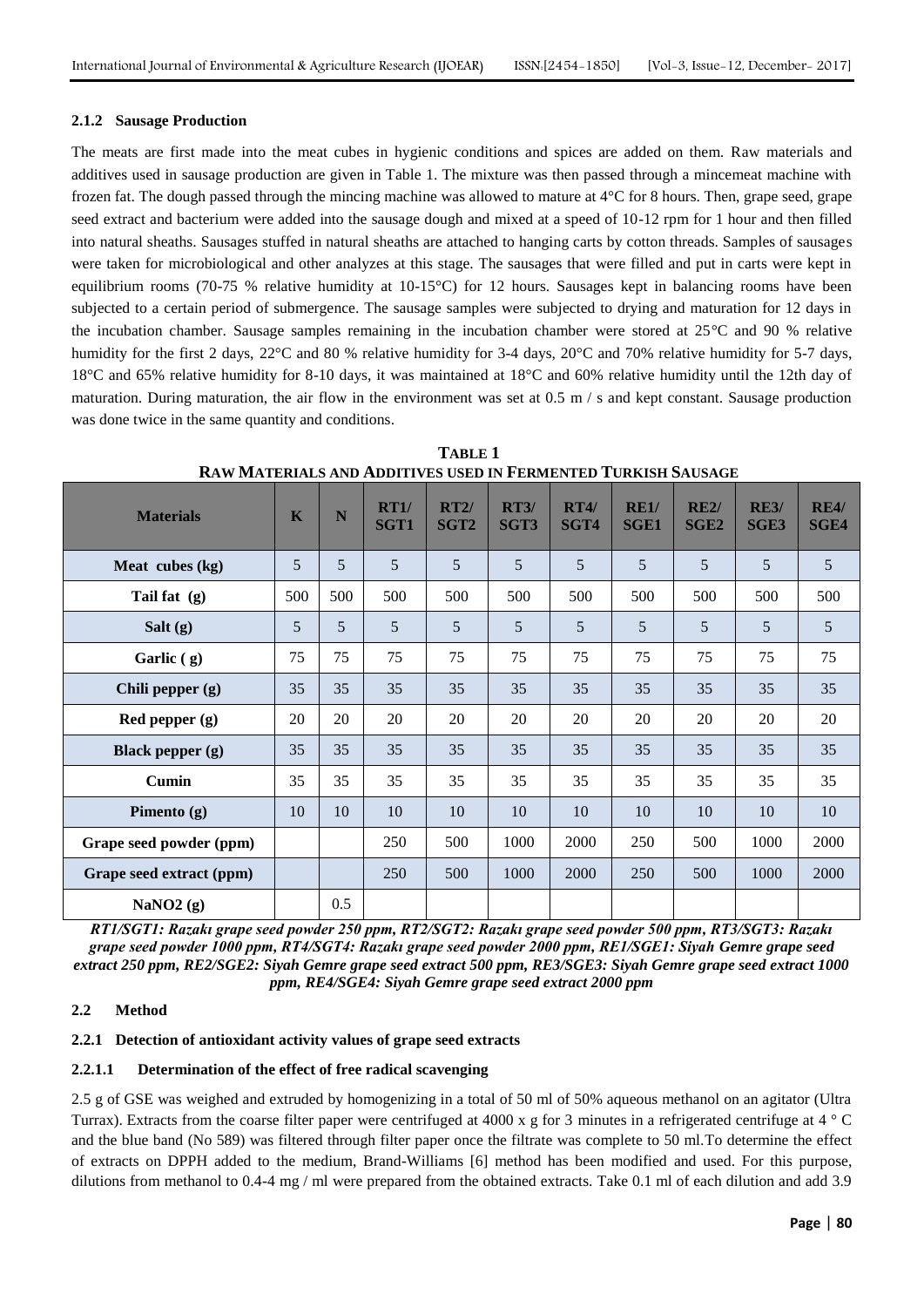ml of DPPH solution prepared with  $6x10^{-5}$  M methanol and mix well. Samples were left in the dark and at room temperature for 60 minutes. Then the absorbance at 515 nm was measured against methanol. The absorbance of DPPH radical is taken as a control.

The linear regression equation of the absorbances against concentrations was established by reading the absorbances of the serial solutions prepared at seven different concentrations from the DPPH (6 x  $10^{-5}$  M) stock solution at 515 nm:

A (515 nm)=14,346 (C DPPH)-0:0188 (R<sup>2</sup> =0,981)

The residual DPPH concentrations corresponding to the absorbance readings of the sample series prepared at different concentrations were calculated,

#### **DPPH percentage:**

% residual DPPH  $\int_{\text{sample}}$  [DPPH  $\int_{\text{control}}$ ]

A regression equation was established between the percentage of residual DPPH and the amount of sample in the test medium to the amount of DPPH (mg sample / mg DPPH), and sample concentration values were determined which reduced the initial DPPH concentration by 50% for the grape seed extract using this equation. The EC50 values were divided one to one and the antiradical activity (AE) was calculated to be 1 / EC50 value.

## **2.2.1.2 Detection of chelating activity with Fe+2**

The methods used to determine the chelating activity of  $Fe^{+2}$  of extracts were modified by Rival et al. [7]. Extracts prepared at different concentrations ranging from 6-45 mg / ml were taken 1 ml of sample and mixed with 3.7 ml of deionized water. Then 0.1 ml of 2 mM FeCl<sub>2</sub> solution was added, followed by thorough mixing and incubation for 70 minutes in the dark and

at room temperature. Subsequently, 0.2 ml of 5 mM ferrozine was added again, and the absorbance of the Fe  $\overline{a}$  - ferrosin complex formed after 10 minutes was measured at 562 nm. 1 ml of water was used instead of the sample in the control reading. The chelating capacity of the samples with Fe<sup> $+2$ </sup> was calculated by the following equation [8]:

% chelating activity =  $[1 - (sample absorbance / control absorbance)] \times 100$ 

## **2.2.1.3 Determination of H2O<sup>2</sup> disintegration effect**

 $H_2O_2$  remove ability of the plant extract can be determined spectrophotometrically [9.] For this, 1 ml (2, 6 and 10 mg / ml) sample was mixed with 3.4 ml of 0.1 M phosphate buffer (pH 7.4) and 0.6 ml of the same buffer prepared with 43 mM  $H_2O_2$ and incubated for 60 min. Then the absorbance of the mixture was measured at  $230$  nm. A control solution without H<sub>2</sub>O<sub>2</sub> was prepared for each sample concentration. The linear regression equation was used to determine the concentration of unreacted  $H_2O_2$  (mM) in the medium. For this, 0.6 ml of 10, 15, 25, 43 and 50 mM  $H_2O_2$  solution was added to 3.4 ml of phosphate buffer and the absorbance at 230 nm was measured, and a linear regression equation was drawn by plotting the absorbance versus concentration:

 $(+)$  - catechin was used as reference antioxidant. The  $H_2O_2$  removal capacity of the samples was calculated by the following equation:

 $H_2O_2$  removal capacity (%) = [1- (In the example  $H_2O_2$ conc./Control  $H_2O_2$  conc.)] x 100

#### **2.2.1.4 Determination of Total Phenolic Substance Content**

The total phenolic substance contents of the samples were analyzed using the Folin Ciocalteu colorimetric method [10]. Reading was carried out on a spectrophotometer using a wavelength of 765 nm. Values are calculated as mg GA / g. The total phenolic substance content was given as gallic acid (GA) equivalent.

## **2.2.2 Detection of the effects of the applications on the bacteria Escherichia coli and Staphylococcus aureus on Turkish Fermente Sausage**

A sample of 25 g sausage was homogenized with 225 ml dilution fluid (sample volume x 9 diluent fluid). *Escherichia coli* and *Staphylococcus* aureus kit were used to read the nutrient bar code and the broth was opened with 3 ml sterile pure water dispenser. One ml of the sample from the stomacher bag was added to the bottle and the vortex was placed in the filling stand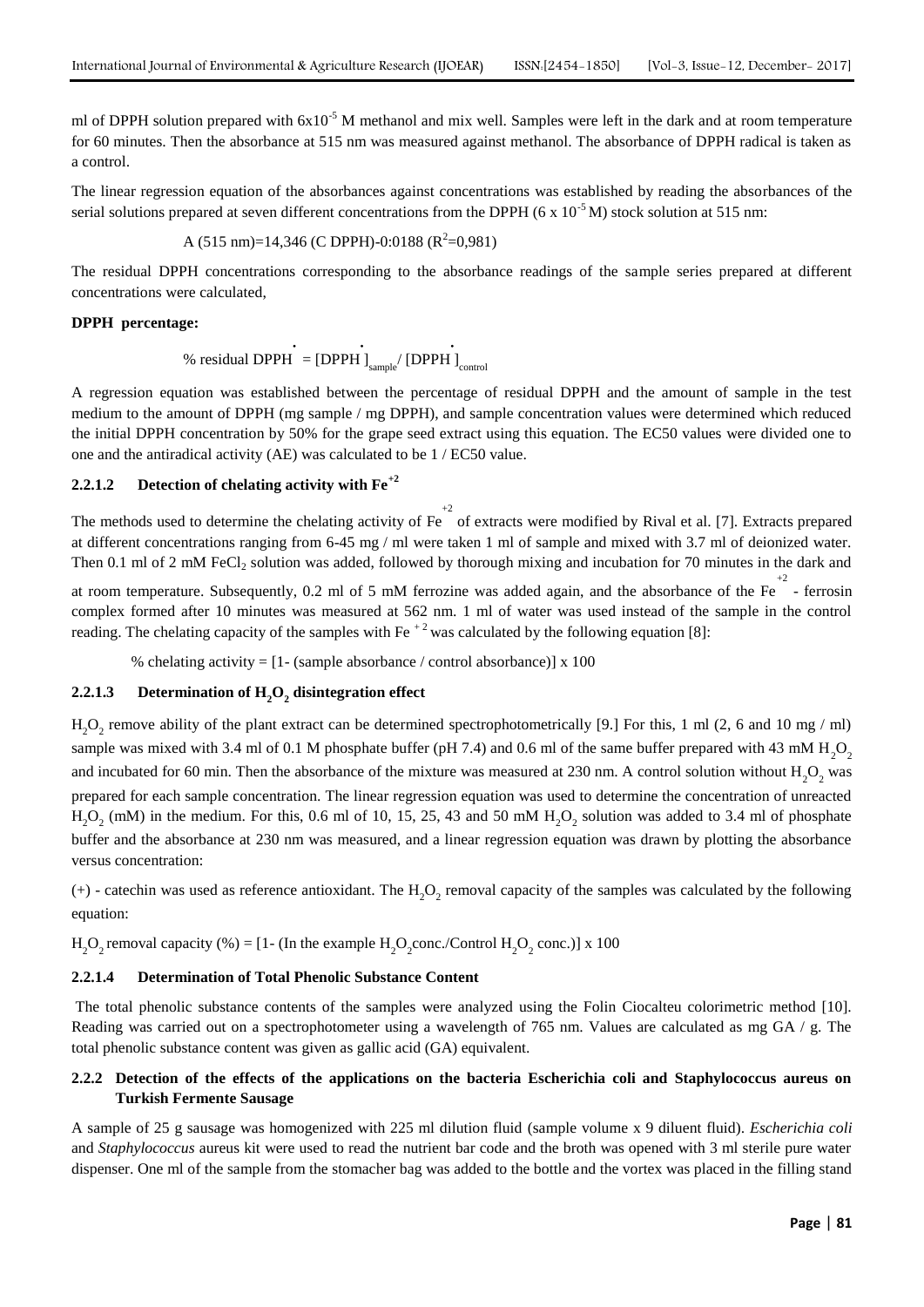for a few seconds after mixing. The sample was filled in the card and then removed from the device after being sealed. Cards placed in the incubation stand were left to incubate at 37 ºC for 24-27 hours. Cards filled with the last incubation period were placed in the device and read [11].

## **2.2.3 Detection of the effects of applications Turkish Fermented Sausageon** *Candida albicans* **yeast**

A sample of 25 g sucuk was homogenized with 225 ml dilution fluid (sample volume x 9 diluent fluid). To the Tempo device, a nutrient bar code was read from the Candida albicans kit and placed in a 3 ml sterile pure water dispenser. One ml of the sample from the stomacher bag was added to the bottle and the vortex was placed in the filling stand for a few seconds after mixing. The sample was filled in the card and then removed from the device after being sealed. Cards placed in the incubation stand were left to incubate for 72-76 hours at 25 ºC. Cards filled with the last incubation period were placed in the device and read [11].

## **2.2.4 Statistical analyzes**

The data obtained were evaluated in the SAS statistical program [12]. Variance analysis was used in the General Linear Modeling implementation, and the Tukey test was used when the differences between the groups were determined [13].

## **III. RESULT AND DISCUSSION**

## **3.1 Antioxidant Activity Values of Grape Varieties**

The antioxidant capacities of grape varieties were evaluated in terms of antiradical activity,  $H_2O_2$  inhibition and the total amount of phenolic compounds. Table 2 shows the results of the experiments. DPPH is a free radical compound widely used to determine the free radical scavenging ability of various extracts [3]. When the antiradical activities of the grape samples were compared, the highest value was found in the extracts obtained from Black Gemre grape, which is a black colored variety with 0.88%. The antiradical activity of the extract, which was obtained from Razakı grape seeds (a white variant), was determined to be 0.456%. Among the transition metals, iron is known as the most important lipid oxidation pro-oxidant. 64.15% of the Fe<sup>+2</sup> chelating activity of the extract obtained from black Gemre seeds and 54.21% of the Fe<sup>+2</sup> chelating activity of the extract obtained from the Razakı seeds were determined. When the  $H_2O_2$  inhibitory activities of the grape varieties were compared, the inhibition value of the extract obtained from Black Gemre seeds was 78.67% and the inhibition value of the extract obtained from Razakı seeds was 57.71%. Phenolic compounds are extremely important in terms of antioxidant activity value. The total amount of phenolic compounds of the grape varieties in the study was determined as 139,16 mg gallic acid / g in Black Gemre and 123,54 mg gallic acid / g in Razakı variety

| <u>INITIOANDANI INCHITITI TADODO OL IND TANDINO OL GIMMDO</u> |                                        |                                                |                         |                                                                      |  |  |
|---------------------------------------------------------------|----------------------------------------|------------------------------------------------|-------------------------|----------------------------------------------------------------------|--|--|
| Group                                                         | <b>Antiradical</b><br>activity $(\% )$ | $\text{Fe}^{+2}$ chelating<br>activity $(\% )$ | $H_2O_2$ inhibition (%) | <b>Total amount of phenolic</b><br>substance (mg gallic acid / $g$ ) |  |  |
| RE                                                            | $0.456^{b*}$                           | 54.21 $^{\rm b}$                               | 57.71 $^{\rm b}$        | 123.54 <sup>b</sup>                                                  |  |  |
| <b>SGE</b>                                                    | 0.88 <sup>a</sup>                      | 64.15 <sup>a</sup>                             | 78.67 <sup>a</sup>      | 139.16 <sup>a</sup>                                                  |  |  |

**TABLE 2 ANTIOXIDANT ACTIVITY VALUES OF THE VARIETIES OF GRAPES**

*\* The difference between the averages with the same lowercase letters in the vertical column is not statistically significant (p> 0,05)*

#### **3.2 Effects of** *Staphylococcus aureus* **applications on Turkish Fermented of Sausage**

*Staphylococcus aureus* values at the fermentation stage of the sausages are shown in Table 3. It was observed that the difference between the values of *Staphylococcus aureus* was significant (p> 0.05) during the fermentation process of the samples. *Staphylococcus aureus* according to applications throughout the ripening period in general values. This decrease occurs when N, RE4, SGT2, SGE2, SGE3 and SGE4 administration continued until the 12th day, but 6th day it is not statistically significant after the day. According to control decrease in *Staphylococcus aureus* values in all treatments has arrived. Grape seed extract and powder have an important effect on *Staphylococcus aureus* bacteria. In many studies, the results obtained from different applications of grape seed powder and extract are similar to our study. The reason for this is that grape seed extract is rich in polyphenols and therefore has antibacterial activity as a powerful antioxidant[15,16].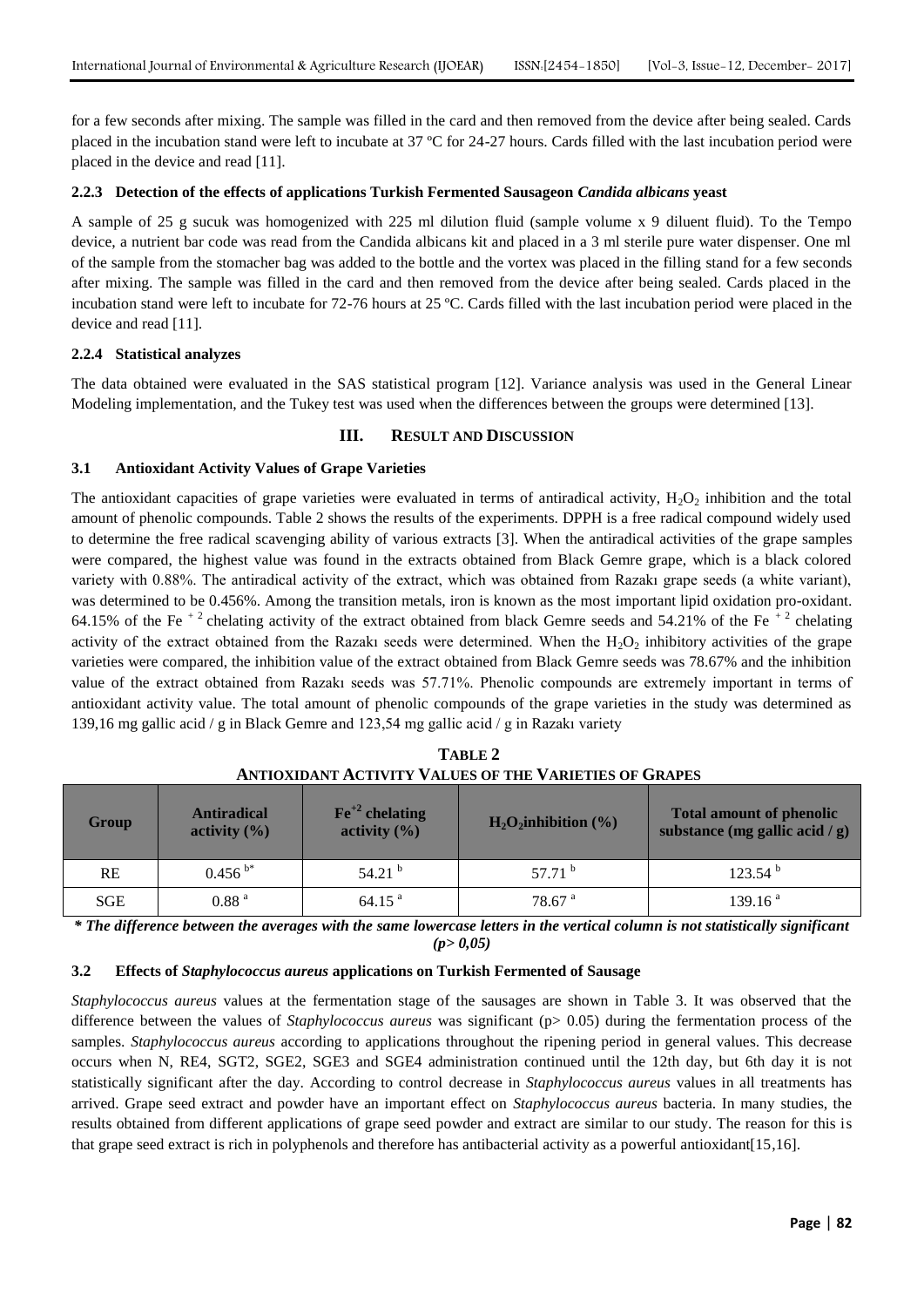|                  | <b>Maturation time (days)</b> |                         |                                    |                                        |                             |  |
|------------------|-------------------------------|-------------------------|------------------------------------|----------------------------------------|-----------------------------|--|
| Sample           | 0. 1d                         | 3d                      | 6 d                                | 9 d                                    | 12d                         |  |
| N                | $17916$ <sup>a*A**</sup>      | $4150 \text{ }^{\circ}$ | $2300 \frac{\text{bcdeBC}}{}$      | $1700 \text{°C}$                       | $250^{\circ}$               |  |
| $\bf K$          | 18833 <sup>aA</sup>           | $8200^{~a}$             | $7150^{aB}$                        | $7700^{~aB}$                           | $6800$ <sup>aB</sup>        |  |
| RT1              | $18000$ <sup>aA</sup>         | $3450$ bcdeB            | $2500$ bcdeB                       | $1400^{\text{cB}}$                     | $940^{bB}$                  |  |
| RT <sub>2</sub>  | $9600^{Ba}$                   | $3700$ bcdB             | $2700$ bcdC                        | $\frac{1301^{aD}}{b}$                  | $910^{bD}$                  |  |
| RT <sub>3</sub>  | $9400^{bA}$                   | $4350^{bB}$             | $3350$ <sub>bBC</sub>              | $3000^{bC}$                            | $925^{bD}$                  |  |
| RT4              | $9050^{bA}$                   | $1850$ <sup>fC</sup>    | $1550$ edC                         | 3000 <sup>bB</sup>                     | $930^{bC}$                  |  |
| RE1              | $9250^{bA}$                   | $2250$ defB             | $2100^{\text{cdeB}}$               | $1300^{\text{cBC}}$                    | $820^{\text{cbC}}$          |  |
| RE <sub>2</sub>  | $9000^{bA}$                   | $4100^{bcB}$            | $2250$ bcdeC                       | $1800^{\text{ccD}}$                    | $945^{bD}$                  |  |
| RE3              | 8500 <sup>bA</sup>            | $2700^{\text{cdefB}}$   | $2200$ bcdeBC                      | $\frac{1650^{\circ}}{20}$              | 1100 <sup>bD</sup>          |  |
| RE4              | $9050^{bA}$                   | $1850$ <sup>fB</sup>    | $\frac{1550}{4}$                   | $1250^{\text{cBC}}$                    | $935^{6}$                   |  |
| SGT1             | $9050^{bA}$                   | $\frac{4250^{b}}{b}$    | $2400$ bcdeC                       | $\frac{1350^{\circ \text{CD}}}{\circ}$ | $940^{bD}$                  |  |
| SGT <sub>2</sub> | 8450 <sup>bA</sup>            | $2300$ defB             | $\frac{1800}{\text{deBC}}$         | $1500^{\text{cBC}}$                    | $835^{bc}$                  |  |
| SGT3             | 8250 <sup>bA</sup>            | $4050$ <sub>bcB</sub>   | $1950$ <sup>deC</sup>              | $1650^{\mathrm{cDC}}$                  | $\frac{975}{b}$             |  |
| SGT4             | 8700 <sup>bA</sup>            | $4450^{bB}$             | $31\overline{50}^{\text{bcc}}$     | $1250^{cD}$                            | $840^{bcD}$                 |  |
| SGE1             | 8600 <sup>bA</sup>            | $3050$ bcdefB           | $21\overline{50}$ <sup>cdeBC</sup> | $1450^{\circ}$                         | $\overline{920}^{bD}$       |  |
| SGE <sub>2</sub> | 8300 <sup>bA</sup>            | $2150^{\text{eff}}$     | $\frac{1750}{\text{deBC}}$         | $1250$ $\mathrm{c}^{\mathrm{BC}}$      | $830^{bc}$                  |  |
| SGE3             | $8200^{bA}$                   | $2400$ defB             | $1500^{\text{eBC}}$                | $880^{\text{Cc}}$                      | $\overline{420}^{\text{c}}$ |  |
| SGE4             | 8800 <sup>bA</sup>            | $2200$ <sup>defB</sup>  | $1400^{eBC}$                       | $840^{\text{Cbc}}$                     | $455^{\circ}$               |  |

**TABLE 3 EFFECT OF APPLICATIONS ON SAUSAGE** *STAPHYLOCOCCUS AUREUS* **(CFU/G)**

*\* The difference between the averages with the same lowercase letters in the vertical column is not statistically significant (p> 0,05) \*\* The difference between the averages with the same uppercase letters on the horizontal line is not statistically significant (p>0,05)*

#### **3.3 Effects of Escherichia coli applications on Turkish Fermented of Sausage**

*Escherichia coli* values in the pipening stages of the sausages are shown in Table 4. It was observed that the applications were significant (p> 0.05) in terms of *Escherichia coli* values during the fermentation process. During the maturation period, Escherichia coli values decreased. It was observed that the measurements made on different days were statistically significant, and during the 12th day of application, the values of *Escherichia coli* except K application decreased. Studies conducted to investigate the effect of grape seed extract on *Escherichia coli* have shown that grape seed extract reduces the number of *Escherichia coli*. This is due to the anti-bacterial properties of grape seeds. Similar results were obtained in our study [17,18,19].

| TABLE 4                                                          |
|------------------------------------------------------------------|
| EFFECTS OF THE APPLICATIONS ON SAUSAGE ESCHERICHIA COLI ( CFU/G) |

|                  | <b>Maturation time (days)</b>      |                        |                        |                       |                       |  |
|------------------|------------------------------------|------------------------|------------------------|-----------------------|-----------------------|--|
| <b>Sample</b>    | 1. 1d                              | 3d                     | 6 d                    | 9 d                   | 12d                   |  |
| $\mathbf N$      | $13500$ $\frac{\text{abcd*A**}}{}$ | $9500^{b}$             | $3550$ <sup>bC</sup>   | $1400^{bC}$           | $675^{Bc}$            |  |
| $\bf K$          | $\overline{16500}$ <sup>aC</sup>   | $73500$ <sup>aBC</sup> | $130000$ <sup>aB</sup> | $\frac{135000}{a}$    | $675000^{aA}$         |  |
| RT1              | $13500$ <sup>abcdA</sup>           | $9250^{b}$             | $7500^{bB}$            | $4700^{6}$            | $1900^{bD}$           |  |
| RT <sub>2</sub>  | $12000$ <sup>abcdeA</sup>          | $9450^{b}$             | $7500^{bB}$            | $4750^{bC}$           | $\frac{1750^{b}}{b}$  |  |
| RT3              | $11500$ bcdefA                     | $9550$ <sup>bAB</sup>  | $7250^{bB}$            | $4550^{bC}$           | $1650^{bD}$           |  |
| RT4              | $10500$ cdefgA                     | $9650^{bAB}$           | $7700^{b}$             | $5000^{6}$            | $\frac{1600}{b}$      |  |
| RE1              | $14500$ <sup>abcA</sup>            | $\frac{9800^{b}}{b}}$  | $7200^{6}$             | $4500$ <sub>bCD</sub> | $2100^{bD}$           |  |
| RE <sub>2</sub>  | $12000$ <sup>abcdeA</sup>          | $9667^{b}$             | $7250^{bC}$            | $\frac{4200}{5}$      | $\frac{2250^{bD}}{b}$ |  |
| RE3              | $16000$ <sup>abA</sup>             | $\frac{9400^{b}}{b}}$  | $6850^{bC}$            | $3800$ <sub>bCD</sub> | $2000^{bD}$           |  |
| RE4              | $7700^{\text{efgA}}$               | $5650^{bB}$            | $3550^{bC}$            | $1900^{bD}$           | $1750^{bD}$           |  |
| SGT <sub>1</sub> | $9400$ <sup>defgA</sup>            | $7200_{\text{p}}$      | $3750^{bC}$            | 1600 <sub>PD</sub>    | $1100^{bD}$           |  |
| SGT2             | $9200$ <sup>defgA</sup>            | $7300^{bB}$            | $4250^{bC}$            | $1450^{bD}$           | $970^{bD}$            |  |
| SGT3             | $6900$ <sup>fgA</sup>              | $4600^{bB}$            | $3200^{bC}$            | 1500 <sup>bD</sup>    | $\frac{1400}{b}$      |  |
| SGT4             | $6400^{\frac{1}{8}}$               | $\frac{4200^{b}}{b}}$  | $3050^{bC}$            | 1300 <sup>bD</sup>    | 1000 <sub>PD</sub>    |  |
| SGE1             | $7900^{\text{efgA}}$               | $6350^{bB}$            | $4200^{bC}$            | $1450^{bD}$           | $955^{bD}$            |  |
| SGE <sub>2</sub> | $\underline{6950}^{\text{fgA}}$    | $5250^{bB}$            | $2850^{6}$             | $\frac{1050}{b}$      | $705^{bD}$            |  |
| SGE3             | $6450^{gA}$                        | $4100^{b}$             | $2400^{bC}$            | $1100^{bD}$           | $890^{bD}$            |  |
| SGE4             | $6850$ <sup>fgA</sup>              | $\frac{4650^{b}}{b}$   | $2250^{bC}$            | $955^{bD}$            | $590^{bD}$            |  |

*\* The difference between the averages with the same lowercase letters in the vertical column is not statistically significant (p> 0,05)*

*\*\* The difference between the averages with the same uppercase letters on the horizontal line is not statistically significant (p>0,05)*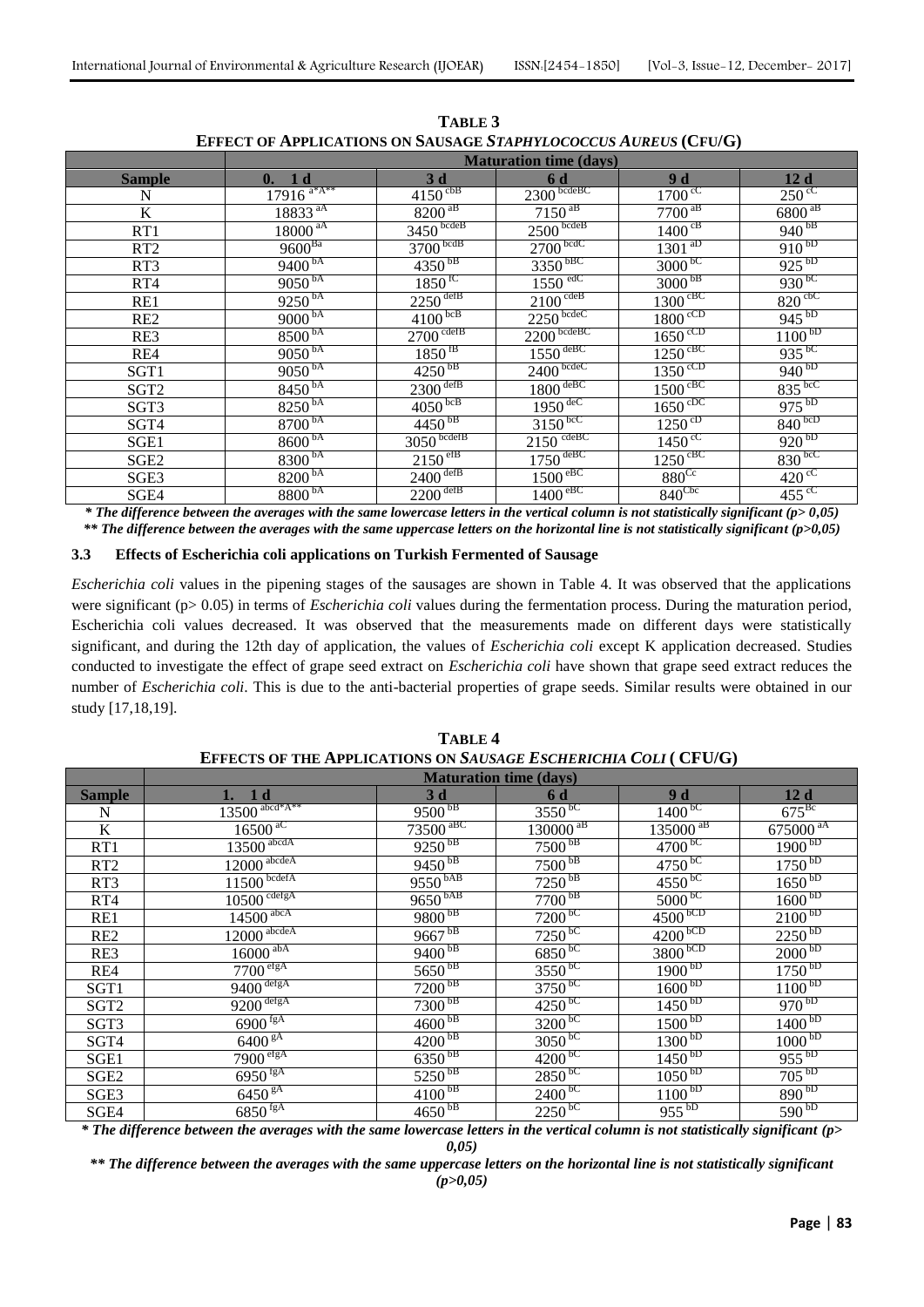#### **3.4 Effects of** *Candida albicans* **applications on Turkish Fermented of Sausage**

*Candida albicans* values in the stages of ripening of sausages are shown in Table 5. It was observed that the difference between *Candida albicans* values was significant (p> 0.05) during the fermentation process of the applications. The decrease in *Candida albicans* values during the maturation period was observed to be statistically significant. When compared to two grape varieties, Black Gemre grape varieties became more effective. Sincerely [20], showed compliance with our study by reporting that Grape seed extract inhibited yeast growth in a variety of yeast investigations.

|                                                | <b>EFFECTS OF APPLICATIONS ON SAUSAGE CANDIDA ALBICANS(CFU/G)</b> |                                   |                                                                 |                                                                                                                       |                             |  |  |  |
|------------------------------------------------|-------------------------------------------------------------------|-----------------------------------|-----------------------------------------------------------------|-----------------------------------------------------------------------------------------------------------------------|-----------------------------|--|--|--|
|                                                | <b>Maturation time (days)</b>                                     |                                   |                                                                 |                                                                                                                       |                             |  |  |  |
| <b>Sample</b>                                  | 2. 1d                                                             | 3 <sub>d</sub>                    | 6 d                                                             | 9d                                                                                                                    | 12d                         |  |  |  |
| N                                              | $3500^{\frac{eff*}{A**}}$                                         | $3050$ <sup>fghB</sup>            | $2750$ <sup>efgC</sup>                                          | $2200 \overline{cdeD}$                                                                                                | $1900^{\overline{CD}}$      |  |  |  |
| $\bf K$                                        | 3300 <sup>efC</sup>                                               | $9200^{Bc}$                       | $295\overline{00\text{ }^{\text{aBC}}}$                         | $68500^{\, \mathrm{aB}}$                                                                                              | $470000^{\text{aA}}$        |  |  |  |
| RT1                                            | $14000^{\overline{Ab}}$                                           | $13500$ <sup>aB</sup>             | $10517^{bB}$                                                    | $9600$ <sup>bB</sup>                                                                                                  | $94500^{bA}$                |  |  |  |
| RT <sub>2</sub>                                | $6900 \frac{\text{bcdeA}}{}$                                      | $6900$ <sub>bcA</sub>             | $6300\text{ }^{\circ A}$                                        | $5100^{\text{CB}}$                                                                                                    | $4800 \text{ }^{\text{cB}}$ |  |  |  |
| RT3                                            | $3950$ <sup>defB</sup>                                            | $4700 \overline{\text{cdefgA}}$   | $3950 \overline{\mathrm{cdefB}}$                                | $3250 \text{ cdec}$                                                                                                   | $2900^{\circ}$              |  |  |  |
| RT4                                            | $6400 \overline{\text{bedefa}}$                                   | $4850 \overline{\text{cdefgB}}$   | $4250^{\text{cdefC}}$                                           | $2850^{\overline{cdeD}}$                                                                                              | $2950^{\circ CD}$           |  |  |  |
| RE1                                            | $10000^{bA}$                                                      | $5900 \text{ }^{\text{cdB}}$      | $5250 \text{ }^{\text{cdBC}}$                                   | $4250 \text{ }^{\text{cdC}}$                                                                                          | $4050 \text{°}^{\text{c}}$  |  |  |  |
| RE <sub>2</sub>                                | $14000$ <sup>aA</sup>                                             | $4550 \overline{\mathrm{cdefgB}}$ | $3850 \text{ cdefB}$                                            | $3200 \text{ cdeB}$                                                                                                   | $2850$ <sup>cB</sup>        |  |  |  |
| RE3                                            | $4200^{\text{cdefA}}$                                             | $3750 \frac{\text{defghB}}{}$     | $3400 \frac{\text{degB}}{\text{degB}}$                          | $2850 \text{ cdeBC}$                                                                                                  | $2450^{\circ}$              |  |  |  |
| RE4                                            | $2800 \text{ }^{\circ}$                                           | $5150 \text{ cdefA}$              | $4600 \text{ cdeAB}$                                            | $3950 \text{ cdeB}$                                                                                                   | $3400 \text{ }^{\text{cB}}$ |  |  |  |
| SGT1                                           | $7650 \text{bcdA}$                                                | $4850 \frac{\text{cdefg}}{}$      | $4050 \text{ cdefBC}$                                           | $3050 \text{ cdec}$                                                                                                   | $2700^{\text{cD}}$          |  |  |  |
| SGT <sub>2</sub>                               | $9300^{bA}$                                                       | $5600 \overline{cdeB}$            | $5150^{\text{cdeB}}$                                            | $4800^{\circ B}$                                                                                                      | $4250^{cB}$                 |  |  |  |
| SGT3                                           | $3900 \frac{\text{defBC}}{\text{defBC}}$                          | $5200 \frac{\text{cdefA}}{}$      | $4750^{\text{cdeB}}$                                            | $4050 \text{ cdeBC}$                                                                                                  | $3550^{\circ}$              |  |  |  |
| SGT4                                           | $14000^{\mathrm{aA}}$                                             | $12000$ <sup>aA</sup>             | $3900 \overline{\text{cdefB}}$                                  | $2950 \overline{cdeB}$                                                                                                | $2200$ <sup>cB</sup>        |  |  |  |
| SGE1                                           | $9300^{bA}$                                                       | $3400 \frac{\text{efghB}}{}$      | $3000 \frac{\text{degB}}{\text{degB}}$                          | $1650 \overline{{\rm dec}}$                                                                                           | $1200^{\circ}$              |  |  |  |
| SGE <sub>2</sub>                               | $4500 \text{ cdefA}$                                              | 2100 <sup>hB</sup>                | 1350 <sup>gC</sup>                                              | $985$ <sub>Ec</sub>                                                                                                   | 880 <sup>ec</sup>           |  |  |  |
| SGE3                                           | $8100^{bcA}$                                                      | $2550$ <sup>ghB</sup>             | $2000 \sqrt{\rm fgBC}$                                          | $1450^{\text{edC}}$                                                                                                   | $1050^{eD}$                 |  |  |  |
| SGE4                                           | $14000$ <sup>aA</sup>                                             | $3750$ <sup>defghB</sup>          | $3000 \frac{\text{degB}}{\text{degB}}$                          | $2050^{\text{cdeB}}$                                                                                                  | $1650$ <sup>cB</sup>        |  |  |  |
| $\mathbf{a}$ and $\mathbf{a}$ and $\mathbf{a}$ | $\mathbf{r}$ .<br>$\mathbf{r}$<br>1.7.7                           | $\mathbf{r}$<br>$\mathbf{r}$      | $\mathbf{r}$ and $\mathbf{r}$ and $\mathbf{r}$ and $\mathbf{r}$ | $\mathbf{r}$ , $\mathbf{r}$ , $\mathbf{r}$ , $\mathbf{r}$ , $\mathbf{r}$ , $\mathbf{r}$ , $\mathbf{r}$ , $\mathbf{r}$ |                             |  |  |  |

| TABLE 5                                                           |
|-------------------------------------------------------------------|
| <b>EFFECTS OF APPLICATIONS ON SAUSAGE CANDIDA ALBICANS(CFU/G)</b> |

*\* The difference between the averages with the same lowercase letters in the vertical column is not statistically significant (p> 0,05)*

*\*\* The difference between the averages with the same uppercase letters on the horizontal line is not statistically significant (p>0,05)*

## **IV. CONCLUSIONS**

Antioxidant and antibacterial influences of Black Gemre varieties are more common than Razakı varieties. If the grape kernel is evaluated as antimicrobial and antioxidant, a new alternative product to the food industry will be gained a waste material, which may be a negative effect on the environment, will be evaluated economically. Due to the high antimicrobial and antioxidant properties of grapes, the benefits of heart disease and cancer risk reduction should be exploited on human health. The use of grape seed as a food additive in sausage production is promising.

#### **ACKNOWLEDGEMENTS**

The author is grateful to the Süleyman Demirel University Research Fund (3039-D 11) for its financial support of this research work.

#### **REFERENCES**

- [1] H.Y, Gökalp, M., Kaya, Ö., Zorba. Meat products processing engineering. 3th ed. Atatürk University, Faculty ofAgriculture; Erzurum. Publication No: 786 Shi etal.,potential of grape seed and bearberry extracts in raw andcooked pork. Meat Science, 76(4), 604‐610, 1995.
- [2] N.G.,Baydar,G., Özkan, S., Yasar.Evaluation of the antiradical and antioxidant potential of grape extracts. Food Control 18: 1131- 1136, 2007.
- [3] M., Garcia-Marino, J.C., Rivas-Gonzalo, E., Ibanez, C., Garcia-Moreno.Recovery of catechins and proanthocyanidins from winery by-products usingsubcritical water extraction. Anal Chim Acta 563: 44-50, 2006.